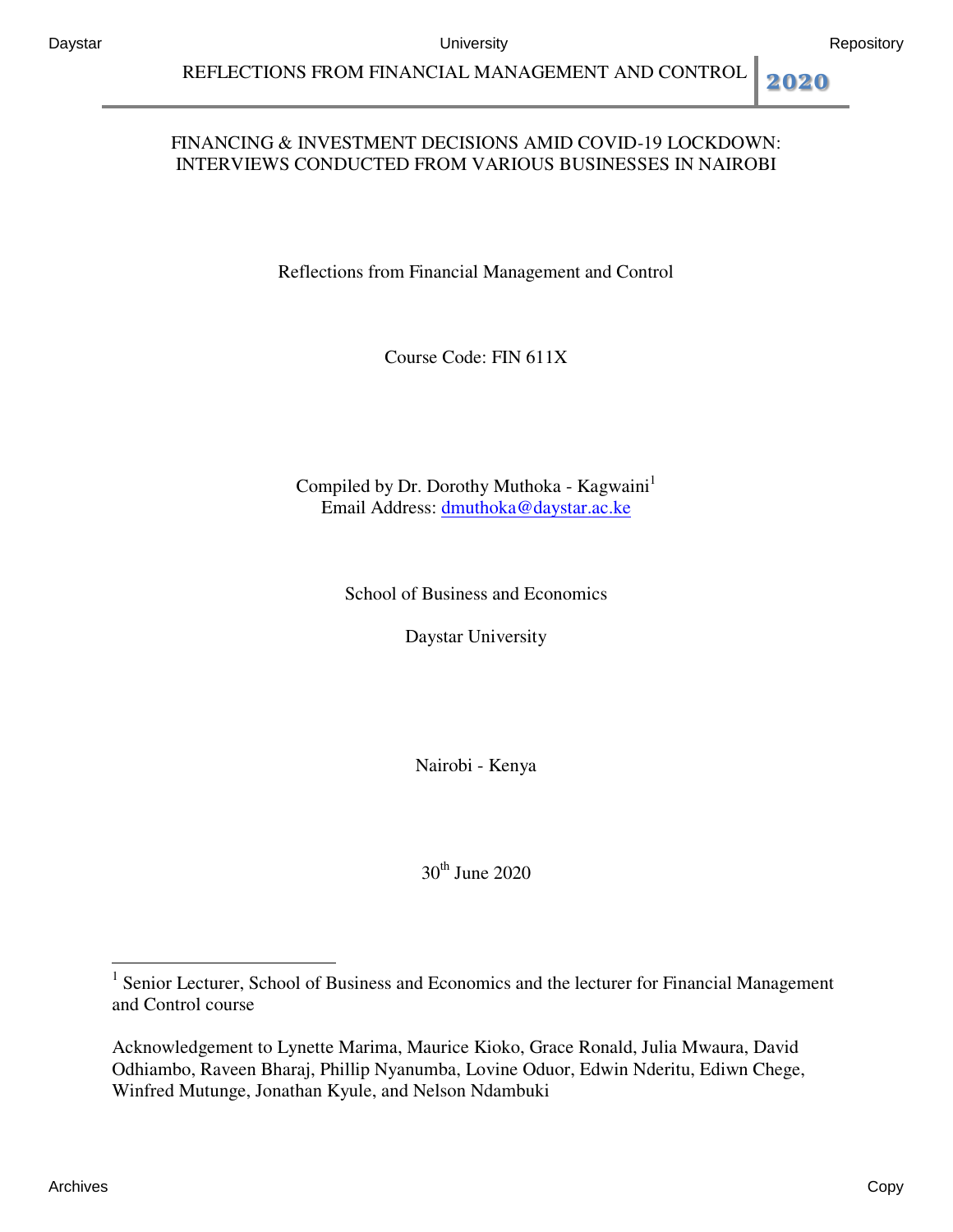#### 1. INTRODUCTION

A mid the COVID-19 pandemic that has entered the fourth month since the first case was reported in March 2020, it has indeed brought unprecedented environment in the business arena. Actually, not only to businesses that are referred to as artificial persons, but also to the biological persons that are feeling the heat of the pandemic. In Kenya, most of the sectors of economy have been closed down as a result of the measures put in place by the government. This has led to loss of jobs, termination of contracts between businesses as well as low or cut payments to employees and suppliers. The Government has asked companies and business institutions to allow staff to work from home with the exception of some of the critical businesses making operations difficult. This has forced some of the organizations to rely on the digital platforms such as the Zoom, Google meet and Microsoft teams as their interaction platform with their clients thus ensuring their businesses continue even under the pandemic circumstances.

The consequences have been felt globally with decline on global remittances, risks of accelerating mobile money with cyber-risks and digital fraud, risk of unhealthy diets, and even unintended consequences of health care for chronic people suffering from other diseases apart from COVID-19 and such like (World Economic Forum, 2020). With the expectation of the President Uhuru Kenyatta to open the economy and remove the lock down of counties, businesses analysts and chartists are struggling with the tussle between the bulls and bears. The bad news is that they are in favour of the bears in the near term.

Looking at Europe, Asia and America, various governments have injected capital in to their economy while Kenya was not left out in this strategy. President, Uhuru Kenyatta announced some fiscal measures as well as monetary measures to help the economy recover from the downtrends of the pandemic. However, Kenya is still facing far more serious economic issues and with rising cases of COVID-19 pandemic, solemn thinking must be done by organisations as well as business leaders. On one hand, businesses are being required to invest in health and safety measures and on the other hand, businesses are wondering where the finances for those investment will be sourced from. The purpose of this article was to examine the various investment decisions as well as financing decisions businesses/or organizations are using in the midst of this COVID-19 Pandemic. The contribution of this paper is for institutions such like universities and schools to be aware of the eventualities and use the findings to learn from other organisations on what they have been able to achieve to maintain their sustainability. Other organisations a can use the results of this article to startegise on how to remain afloat; and individuals can also draw lessons from the artificial persons and be able to strategically plan for the days ahead.

The paper was structured in five sections: Section 1 carried the introduction. Section 2 gave a brief literature review. Sections 3 explained the methodology; section 4 showed the findings and discussion while section 5 provided the conclusion and recommendation.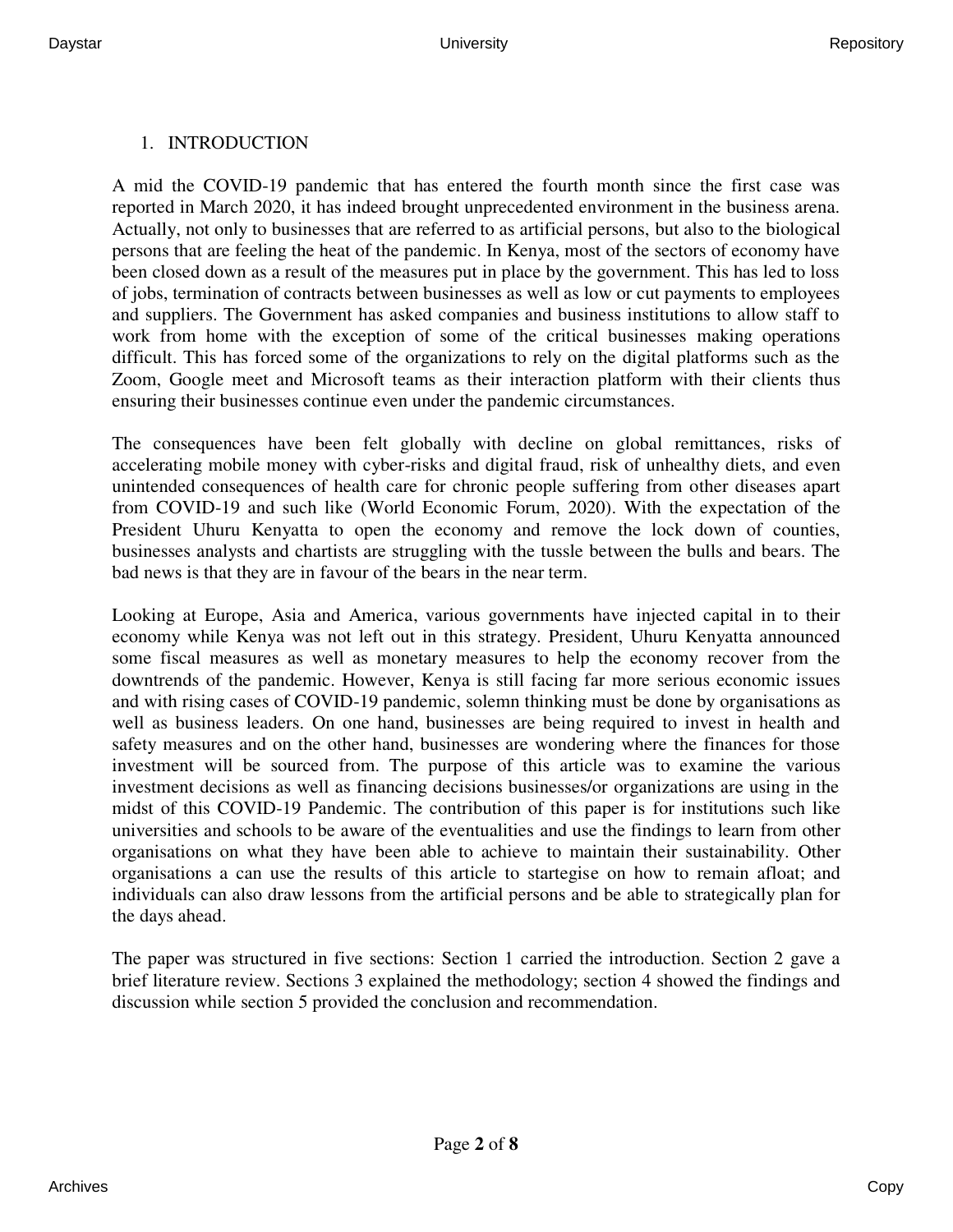# 2. BRIEF LITERATURE REVIEW

Financing decision as we well as investment decisions normally are guided by various theories such as agency theory, capital structure theories and concept of time value of money amongst others. According to Lough (1919, p. 500; cited in Drake and Fabozzi, 2010),

"A man who keeps all his property in the form of cash and government bonds has comparatively little to worry or think about; but on the other hand, he is not using his resources productively. As the same man proceeds with the development of some business enterprise, he puts more and more of his capital into the various forms of tangible and intangible assets which are required for the up building of the business. Presently, if he is not careful, he may find himself short of cash and unable to meet his obligations, although he may be earning good profits. The same tendency is present everywhere. The executives who are managing the financial affairs of a company cannot assist in making the business profitable merely by piling up unnecessary cash resources. They must be prepared to venture out into the main current of business affairs along with their associates. And as they venture farther and farther, the danger increases that their financial craft may be swept out of their control. It requires constant watchfulness and sound knowledge to steer a middle course between excessive caution on the one side and rashness in financial management on the other".

## 3. METHODOLOGY

The students were supposed to identify a Finance Manager/Auditor/business owner/Board member to conduct a half hour to one-hour interview. They were to design their own interview guide (interview questions) in such a way that the interviewees could provide insight into the key course concepts of financing and investments decisions. The result of the questions and answer, company and position of the interviewee were to be written up into a (3-4) page report. Thirteen (13) articles were selected that met these requirements and thematic analysis used for exploration. According to Braun and Clarke (2006; cited in Nowell, Norris, White, and Moules, 2017) argue that thematic analysis is a qualitative research method that can be widely used across a range of epistemologies and research questions. It is a method for identifying, analyzing, organizing, describing, and reporting themes found within a data set.

## 4. THE FINDINGS AND DISCUSSIONS

The articles the students forwarded for grading were scrutinized to check for the various investment decisions as well as financing decisions businesses/or organizations were are using in the midst of this COVID-19 Pandemic. Table 4:1 show the descriptive data for the interviews conducted showing interviewees' position, their business form and sector: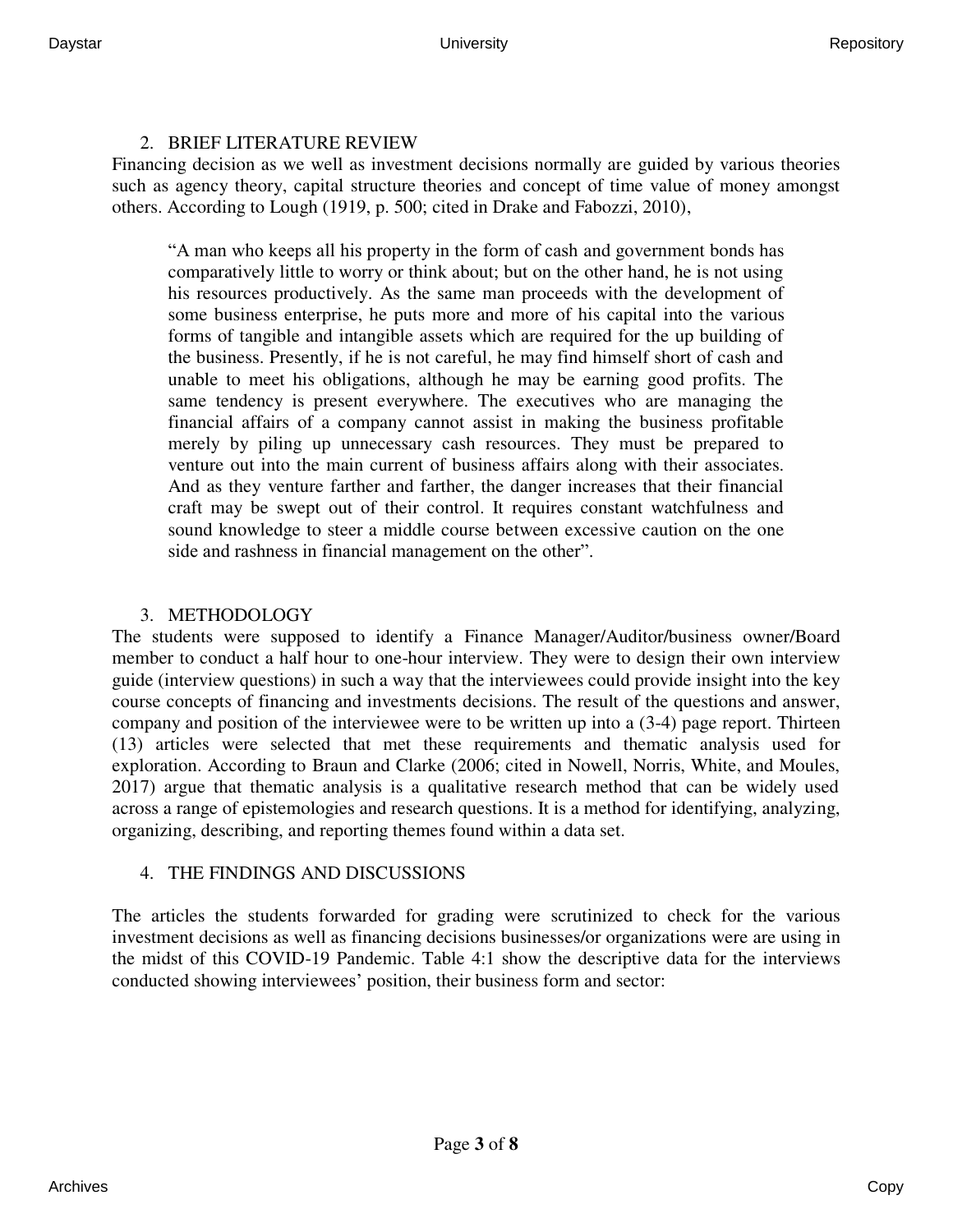|                | Tubic + 1. Descriptive Duna |                            |                          |                                          |
|----------------|-----------------------------|----------------------------|--------------------------|------------------------------------------|
| <b>SRN</b>     | <b>Business Form</b>        | Sector                     | Position of the          | Key Responsibility                       |
|                |                             |                            | Interviewee              |                                          |
| $\mathbf{1}$   | Private                     | Financial                  | <b>Internal Auditor</b>  | Review<br>business                       |
|                | Company                     | Institutions               |                          | processes.                               |
|                |                             |                            |                          | Evaluate<br>the                          |
|                |                             |                            |                          | risk<br>efficacy<br>of                   |
|                |                             |                            |                          | management                               |
|                |                             |                            |                          | procedures.                              |
|                |                             |                            |                          | Protect<br>the                           |
|                |                             |                            |                          | Company<br>against                       |
|                |                             |                            |                          | fraud and theft.                         |
| $\overline{2}$ | Private                     | Tourism & Hotel            | Financial Manager/       | In charge of budget                      |
|                | Company                     |                            | <b>Finance Director</b>  | forecasts, liquidity                     |
|                |                             |                            |                          | matters and external                     |
|                |                             |                            |                          | environment.                             |
| 3              | Private                     | Transport                  | Chairman                 | In charge of Matatu                      |
|                | Company                     |                            |                          | business<br><sub>on</sub>                |
|                |                             |                            |                          | oversight<br>and                         |
|                |                             |                            |                          | supervisory areas.                       |
| 4              | Public                      | Construction               | <b>Finance Director</b>  | Monitoring<br>long-                      |
|                | Company                     |                            |                          | term or short-term                       |
|                |                             |                            |                          | financial as well as                     |
|                |                             |                            |                          | investment                               |
|                |                             |                            |                          | decisions.                               |
| 5              | Public                      | Financial services         | Financial                | Oversight<br>and                         |
|                |                             |                            | Director/Economist       |                                          |
|                | Company                     |                            |                          | supervision<br>on<br>business trends and |
|                |                             |                            |                          |                                          |
|                |                             |                            |                          | advising.                                |
| 6              | Private                     | Marketing services         | <b>Financial Officer</b> | financial<br>All                         |
|                | company                     |                            |                          | decisions.                               |
| 7              | Sole                        | <b>Wholesaler Services</b> | Owner                    | Any decision that                        |
|                | Proprietorship              |                            |                          | needs to be made.                        |
| 8              | Public                      | <b>Financial Services</b>  | <b>Financial Manager</b> | financial<br>Oversee                     |
|                | Company                     |                            |                          | decision,                                |
|                |                             |                            |                          | investment decision                      |
|                |                             |                            |                          | and<br>dividend                          |
|                |                             |                            |                          | decisions.                               |
| 9              | 2 SME                       | Importer and               | Owner                    | Decisions<br>with                        |
|                |                             | Distributor                |                          | importation<br>and                       |
|                |                             |                            |                          | local trading.                           |
|                |                             | <b>Flower Services</b>     | <b>CEO</b>               | Overall decisions                        |
| 10             | Public                      | Parastatal                 | <b>Finance Manager</b>   | Finance decisions                        |
|                | Company                     |                            |                          |                                          |

*Table 4-1: Descriptive Data*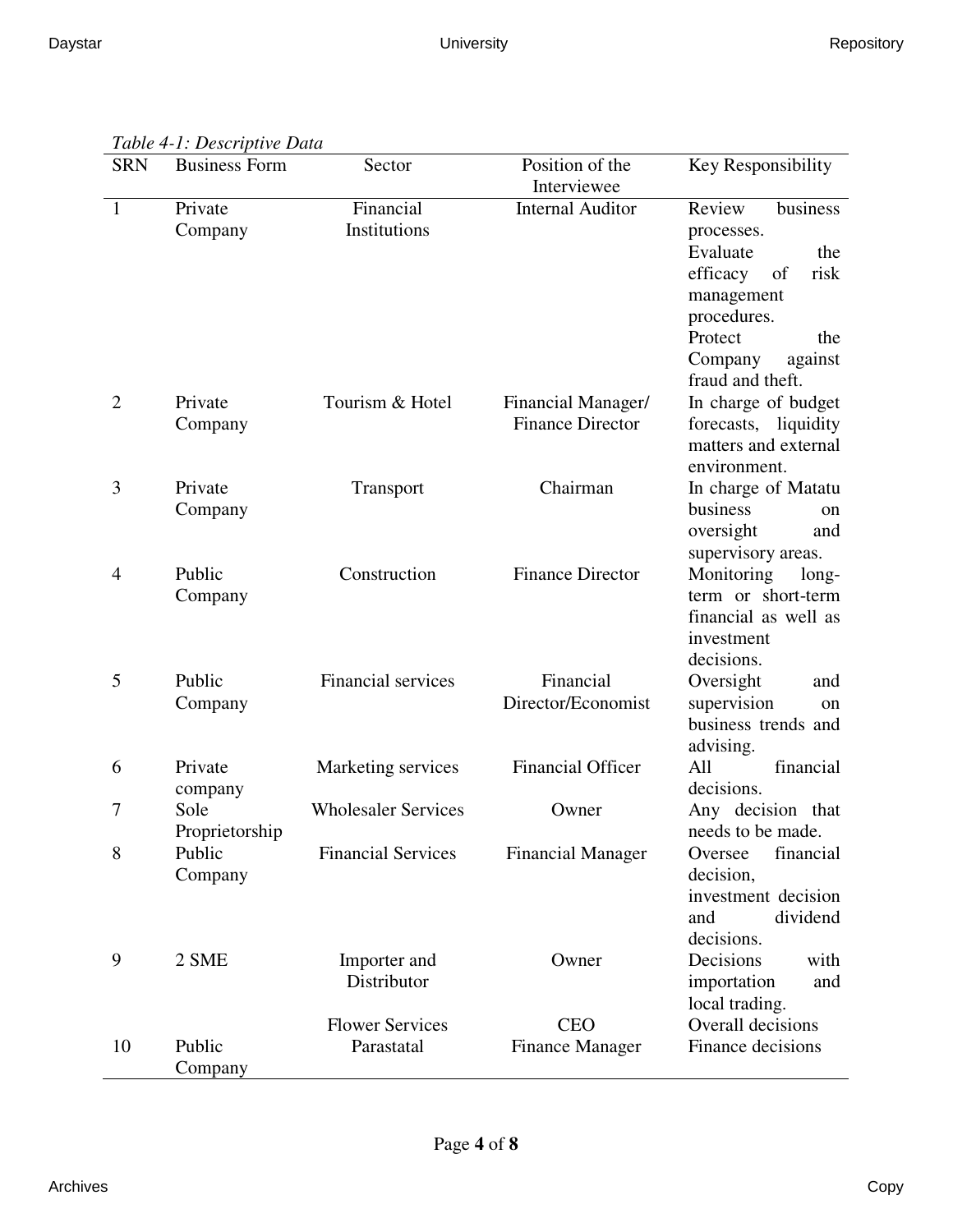The results in Table 4-2, interviews covered all the kinds of business forms with the majority of interviews being derived from private companies 4(40%) and public companies 4(40%), followed by a sole proprietor 1(10%) and small medium enterprise 1(10%). The companies/firms were represented by various sectors whose positions were responded by the majority being Financial manager/Director 6(60%), followed by 2(20%) owners and 1(10%) chairman and 1 (10%) denoting a Chief Executive Officer. The data implied that these individuals interviewed were those who chaired management meetings, prepared weekly, monthly and quarterly reports as well as presented the financial statements. There seems to be credibility of the information given as well as knowledgeable interviewees who understood the impact of COVID-19 pandemic on the economy and to specific business.

In terms of the capital budgeting decisions made especially with the current state of the economy as a result Covid-19 pandemic, Table 4-2 showed the results:

| <b>SRN</b>    | Various projects undertaken    | Number of Organisations           |
|---------------|--------------------------------|-----------------------------------|
|               | Health and Safety measures     | All companies engaged on this one |
|               | Information and Technology     |                                   |
|               | Replacements and Expansion     |                                   |
| 4             | Infrastructure and real estate |                                   |
|               | <b>Money Market</b>            |                                   |
| $\mathfrak b$ | Media,                         |                                   |
|               | Manufacturing,                 |                                   |
| 8             | Farming                        |                                   |
|               | Total                          | 13                                |

*Table 4-2: Capital Budgeting Decisions* 

The findings in Table 4-2, showed the various capital budgeting/investment decisions undertaken by the business/companies. The health and safety measures cut across all the businesses which made it a universal investment. These included the need to allocate some capital towards ensuring compliance with the mitigation measures on COVID-19 pandemic such like the purchase of facial masks, installation of handwashing sections, and hand sanitizers. This was a "compulsory" investment by the government directive of social distancing and personal protective equipment.

Further, the transport sector had some Matatu SACCO open a benevolent fund that provided monetary compensation to any employee of that SACCO who lost a loved one in the COVID-19 pandemic season. The information and technological arm included the investment in the digital platform such as online banking, MPESA, and working platforms. However, companies that had been producing smart cards to track their business cards had slightly declined in investing further. One interviewee said that: "With the public afraid to go to hospitals, their tracking system was becoming irrelevant and companies were opting out of this premium service further reducing their revenue". Media arm of business has also gone through a total revenue loss. "Clients were no longer willing to invest in advertisements for their products since the sales were all time low and advertising would have little impact on purchases". The manufacturing sector had to raise their revenues but some customers had to cut down on their purchase orders. The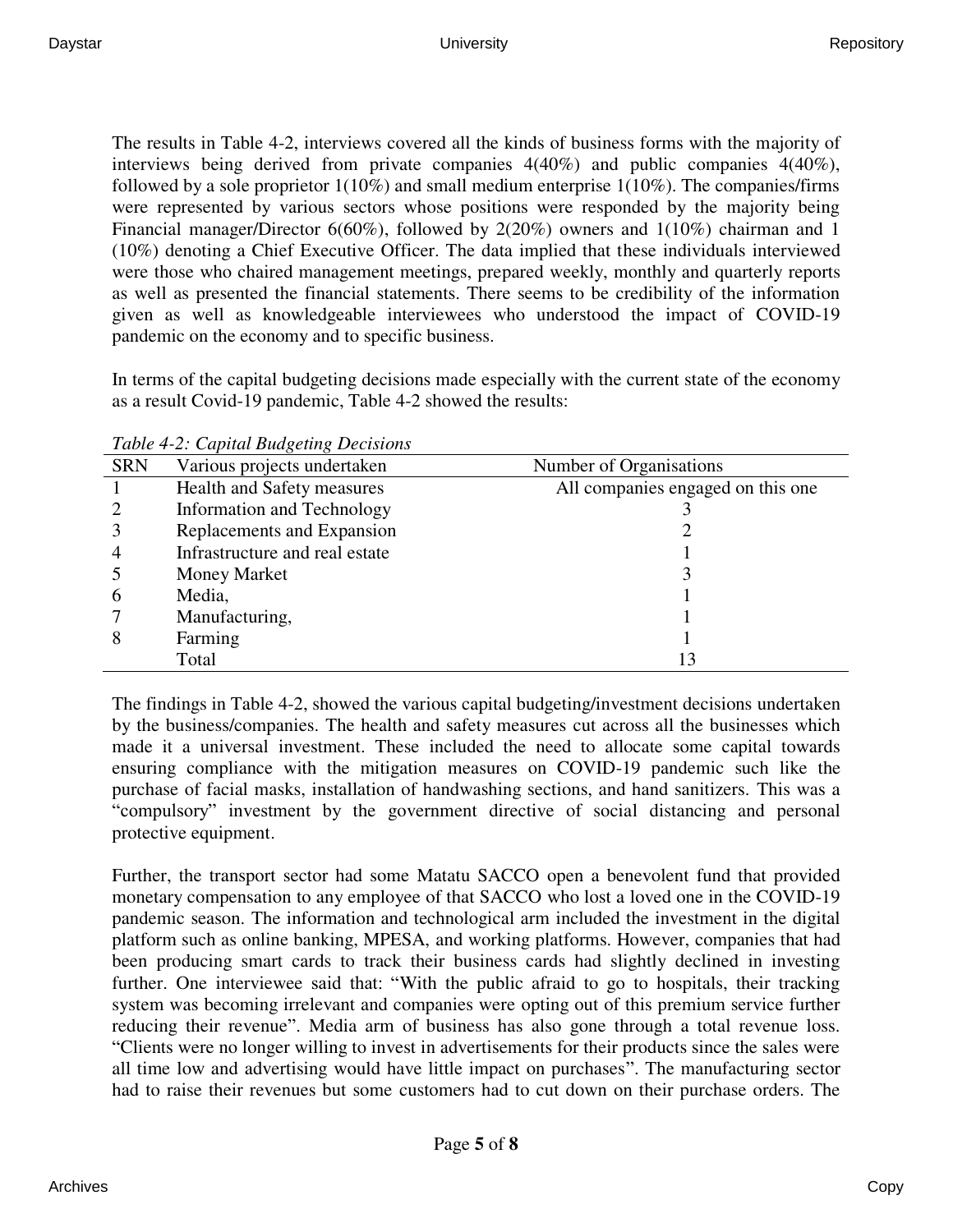real estate was also suffering with many tenants' offices remaining closed. But they came up with a special package to give their customers and decrease their bad debts in the face of tenants default in paying lease payments. The only sector that seemed to be doing better with the bottom line figures was farming, while the rest of the sectors were being negatively impacted by the pandemic.

Not enough was known about COVID-19 to predict its future course. There was a strong risk that a second spike could overwhelm healthcare systems once lockdowns were lifted. Hence, some form of distancing restrictions could be required for more than a year. In terms of various re-adjustments that organisations/companies had done to prevent pandemic's impact on businesses "stay afloat" and ensure business continuity are shown in Table 4-3:

| <b>SRN</b>     | Sector              | Ways used to Source Finance                         | Ways Businesses have used to             |
|----------------|---------------------|-----------------------------------------------------|------------------------------------------|
|                |                     | and Increase Revenue                                | <b>Cushion themselves</b>                |
| $\mathbf{1}$   | Financial           | Interest/non-interest<br>income                     | of<br>Reduction/waiver<br>staff<br>and   |
|                | Institutions        | from deposits/loans.                                | directors' benefits. Others did shift in |
|                |                     |                                                     | the work styles and strengthened         |
|                |                     |                                                     | capital base.                            |
| $\overline{2}$ | Tourism<br>and      | Savings, trade credits and bank                     | Negotiate repayments amounts and         |
|                | Hotel               | overdraft.<br><b>Issued</b><br>bond<br><sub>a</sub> | reduction of staff.                      |
|                |                     | facility to maintain the hotel                      |                                          |
|                |                     | and also received stimulus                          |                                          |
|                |                     | package from the government.                        |                                          |
| 3              | Transport           | Individually the drivers/staff                      | Reduction of operational costs -         |
|                |                     | went to engage in farming and                       | cutting of drivers and matatus on the    |
|                |                     | other informal businesses.                          | road.                                    |
| $\overline{4}$ | Construction        | Increase revenues in cement                         | Strategy to increase more revenue.       |
| 5              | Manufacturing       | Invested heavily on cleaning                        | Negotiation of loan repayments           |
|                |                     | agents and channeled more                           |                                          |
|                |                     | into<br>sanitizers,<br>resources                    |                                          |
|                |                     | disinfectants, and detergents                       |                                          |
|                |                     | sanitation that were sold.                          |                                          |
| 6              | <b>Real Estates</b> | Issue of bond facility and loan                     | Re-negotiations on lease payments;       |
|                |                     | applications.                                       | Cancelled penalty fees and revised       |
|                |                     |                                                     | the rent rates downwards.                |
| 7              | Marketing           | Enjoyed government reduction                        | Reduction of employees.                  |
|                | services            | of interest rates and taxes.                        |                                          |
| 8              | Importer<br>and     | Reduced<br>Emergency loan;                          | Rescheduled<br>monthly instalments       |
|                | Distributor         | operational<br>costs,<br>tax                        | change in the interest<br>with no        |
|                |                     | incentive.                                          | charged.                                 |
| 9              | Parastatal          | Government injection.                               | 50%<br>Reduction<br>of<br>employees;     |
|                |                     |                                                     | reduction of staff benefits.             |
| 10             | Agriculture         | Government subsides; loans.                         | Reduction of employees.                  |

*Tale 4-3: Key Re-organisations Undertaken by Businesses and Institutions*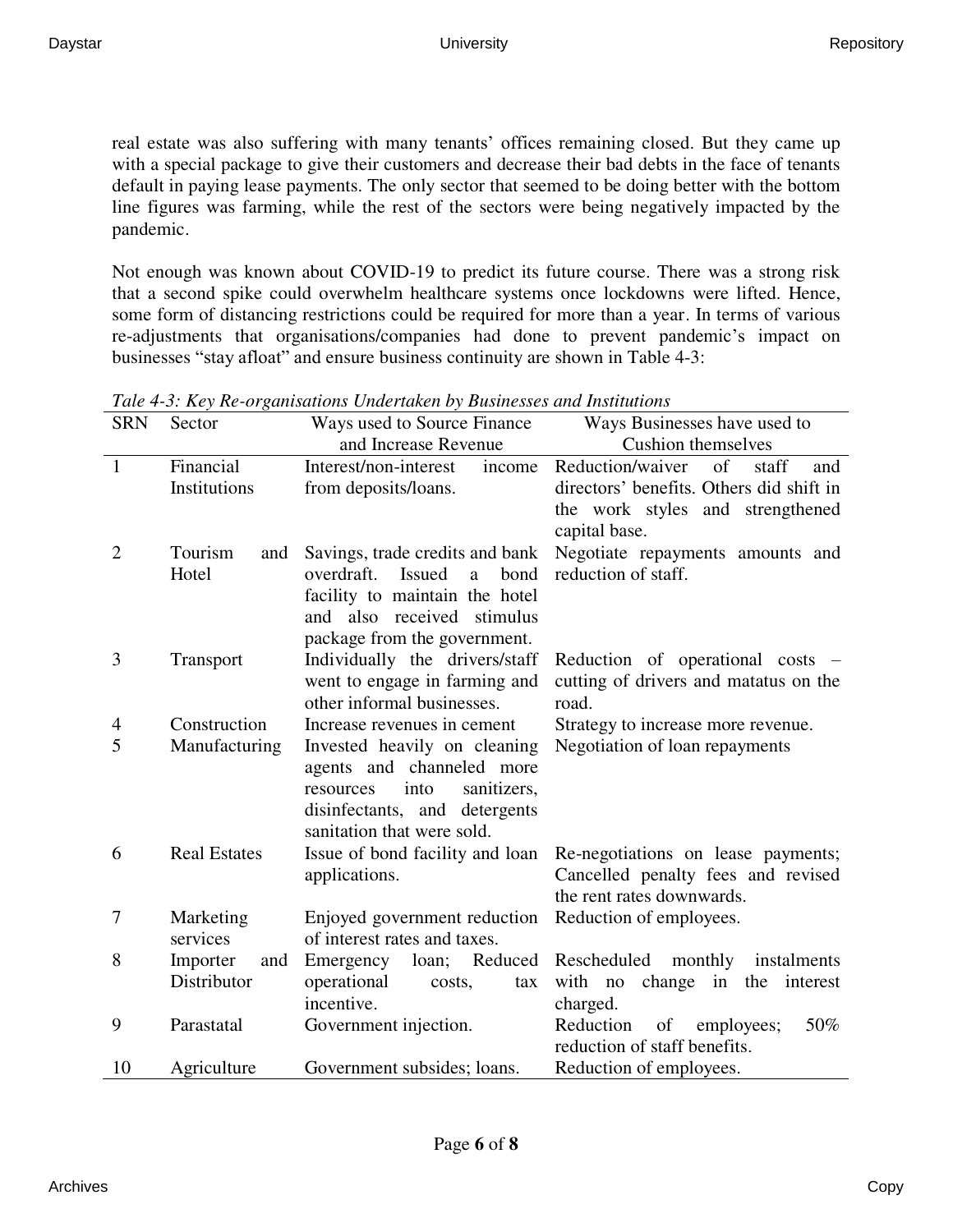The results were to show types of capital used to fund the company's existing and proposed projects and what was the best technique of financing those projects. Table 4- 3 showed loans, trade credits and bank overdraft 4(40%) of the respondents were used as a source of finance; 3(30%) of the interviewees benefited from the government injection and government reduction of taxes which acted as an incentive for the businesses; 2(20%) of the respondents increased their revenues in the construction and manufacturing businesses. The same percentage 1(10%) of the real estate and the hotel industry issued bonds. The Nairobi Securities Exchange (NSE) did suspend trading of the shares earlier in the year towards the close of the market as panicky investors made discriminate sales of shares. Most of the shares including blue-chips like Safaricom, BAT Kenya, Equity Group, KCB Group, Jubilee Holdings, and Bamburi Cement dropped by up to the maximum margin of 10 percent (Juma, 2020; cited in Mwaura's paper).

During one of the interview, a financial manager said: "I feel financial managers must always have contingencies in place for unforeseen crises such as the COVID-19 Pandemic, and how having strong relationships and reputability are key to obtaining the lowest costs of capital." One interviewee said: "The main thing that can help SMEs sat afloat would be a partnership of the government and the lending institutions. The financial institutions can agree to increase credit facilities to business at an affordable terms and the government can provide tax incentives stimulus packages to businesses. This will enable them to survive and ensure people employed by them don't lose their jobs and livelihoods.

Most employees have lost jobs and contracts but some businesses have agreed to cut down on benefits and costs by introducing work shifts instead of downsizing. Other businesses have encouraged their employees to work from home and so the need for individual investments and discipline. The pandemic has led many countries to strengthen their mobile money ecosystems and address specific constraints of charges and accessibility. These are good news in the midst of bad news.

## **CONCLUSION**

Based on the findings and discussions, the COVID-19 is a global pandemic that has affected all forms of businesses and individuals. The challenge is for everyone to be able to learn from each other and strategize on how to maintain continuity.

## RECOMMENDATIONS

- 1. The businesses/institutions need to take care of their capital base, operational costs and remain hopeful.
- 2. Maintain a good relationship and reputation with business partners for assistance in the face of difficulty.
- 3. Collaboration between financial institution and the government to help give stimulus package to SMEs that contribute to a wider percentage of the economy.

## REFERENCES

Drake, P. P. & Fabozzi, J. F. (2010). *The basics of finance: An introduction to financial markets, business finance, and portfolio management.* Canada: John Wiley & Sons, Inc.